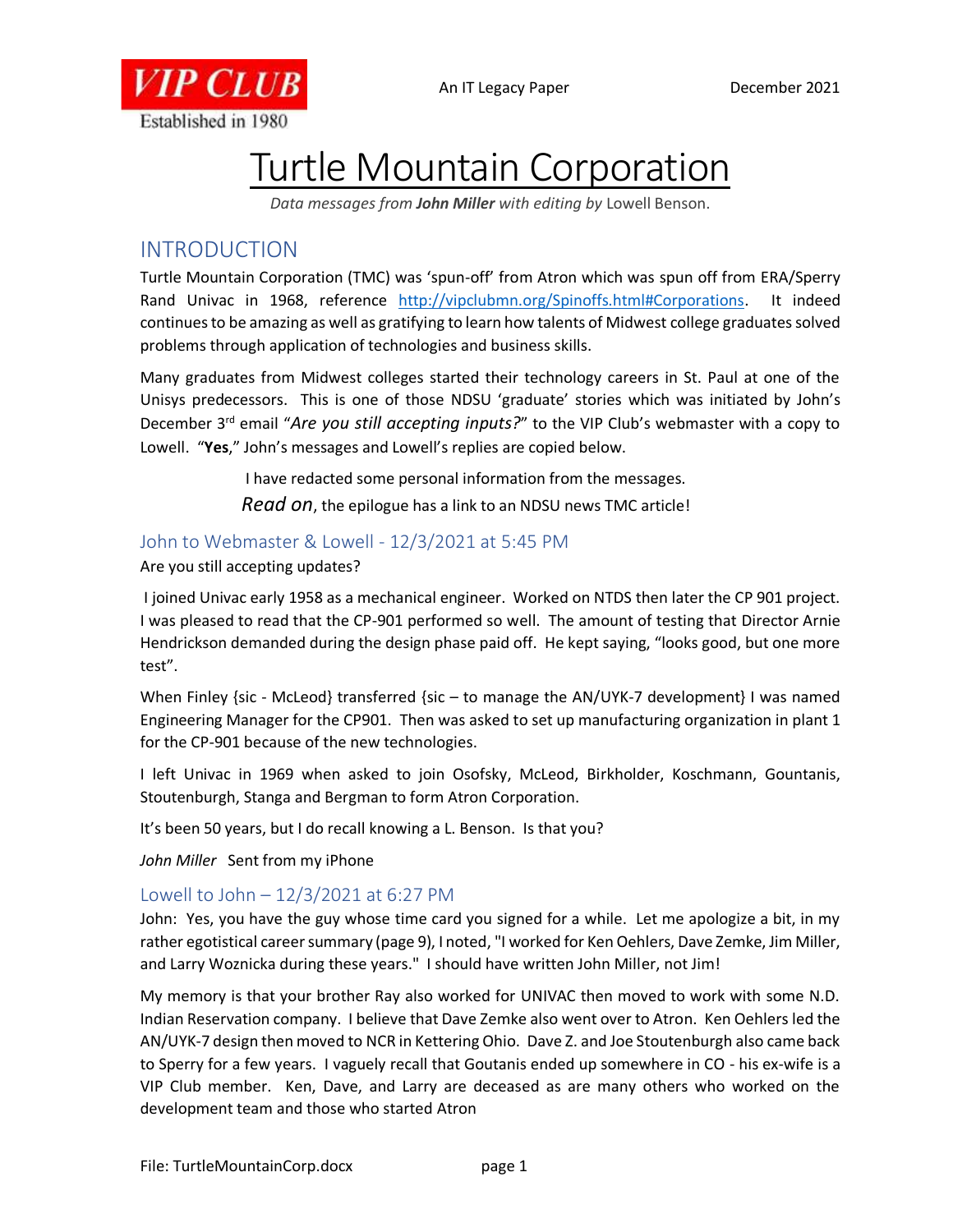

Established in 1980

The last CP-901, S/N 499 was built about 1992 - almost a 25-year production run.

Anyway, we are still accepting updates - I will insert your brief words into chapter 15, <http://vipclubmn.org/People5.html> as section 2.12.

Cheers, KEEP SAFE!

#### John to Lowell – 12/4/2021 at 11:27 PM

Hi Lowell,

Appreciated your reply. There are Millers everywhere and it's been a long time, so calling me Jim is not a problem, I have been called worse. Speaking of Millers, Ray Miller had two brothers and I was not one of them. He tried to claim me, but I squelched that. He was my second boss at Univac and a very close friend. Don't know how well you knew him, but he was a great guy. As a youngster from North Dakota, I accused Ray and his brothers of taking advantage of me. The three of them invited me to join their bowling team. It took me awhile to understand which were the beer frames. I think I got stuck every time. Ray did work for me on the 901 after a stint at Roseville and later at Turtle Mountain Corporation after he retired.

I organized TMC to enter the contract manufacturing business. Louis Amyotte was a technician for core memories at Univac and later at Atron. It was either Finley or Bob Bergman who hired him at Atron since the Atron computer had core memory. Louis suggested that I look at his home reservation for a core memory stringing capability. He said it was like bead work and his people were very good at that. So, we set a small shop there to string and test memories. When Atron was closed by Mohawk Data they moved the computer production to their plant in Herkimer, NY. They suggested that I stay on payroll and manage the core stringing plant. I told them no; if they wanted memories we would do it under contract. That's when Turtle Mountain Corporation was formed on December 7, 1974. There was a NDSU alumni article written in 1990 that tells the early story.

We built some stuff for Univac including the cable sets for UYK 20 -? Can't remember the number but Mike Farrell was helpful in getting that contract. Chuck Melsha also spent time with us on the project. I also travelled to Clearwater for one of the projects. We did other military work for Honeywell on the ring laser gyros, Flight Safety for trainers and simulators, etc. but most of our production was for the commercial market. IBM, 3M for theft detection products, and a variety of other customers. It's amazing how the technology has changed in my professional career. The transistor was new in 1958 and we were reflow-soldering ball grid array circuits and inspecting using x-ray in 2000.

Sorry to hear about the passing of so many. Ken Oehlers led the logic design for the CP901, what a talent he was. I think at the time he was attending law school and I believe had a good size family. He certainly could focus on the task at hand. Dave Zemke ran our test operation at Atron and did a great job. I think Gountanis and Koschmann are still living, but not sure. Would like to talk to Hy Osofsky if he is still living, I hope so.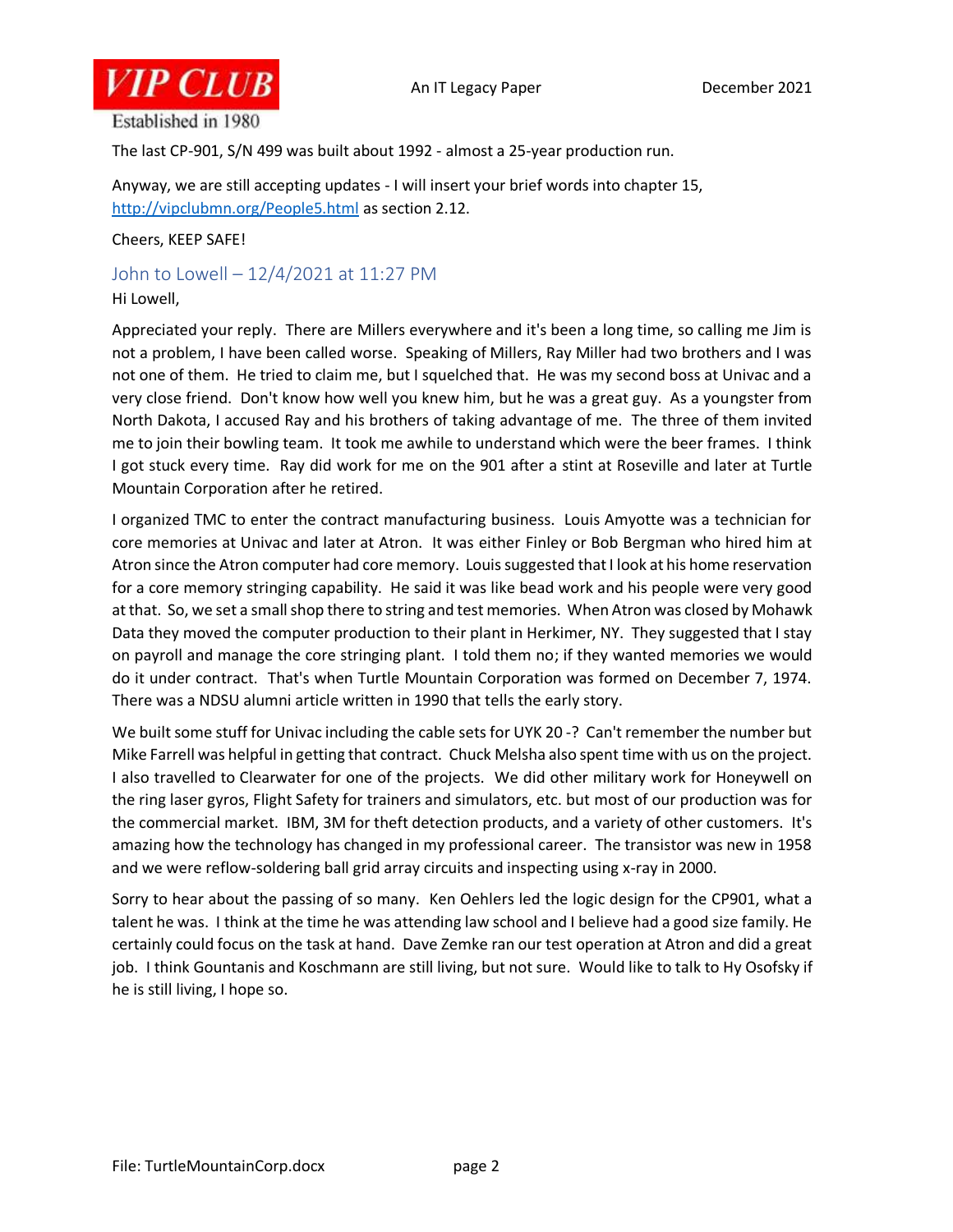

Established in 1980

The 25-year run for the 901 was great. Just curious about upgrades during that time. I think I have pictures of the original design but just interested in what changes were made. I really enjoyed my trips to the Naval Air Station near Philadelphia with Clem and Rapinac. Jim would entertain on the piano as Rapinac from Univac. I was impressed with the Navy commanders who knew how they wanted the computer designed to fit their plane. One occasion, Clem said I needed to go to the Pentagon to see an Admiral who had questions as to why our computer design was better than the IBM 4(Pie). I flew out there and was met by Clem and another civilian, Don somebody?.

Got a ride in the limo. We went in to the admiral's conference room, the admiral asked me a couple questions which were then 'amplified' by Clem and the civilian friend of Univac. Wasn't long, I was soon on the street with a day to see the sights of DC.

I read a few of the posts {sic – web site} others have made, but I have not found yours yet. I noticed that Bob or Bill Myller wrote his story. He was a classmate of mine at NDSU. Other classmates were Roger Ness, Tom Mack, Curt Christensen. Some of them were studying specifications (reading funny books) over in plant five while we had too much to get done on the NTDS. I told them they should come over to plant two and help us out. They declined because they heard how low paid we were. It may have been true; I think Dolan Toth controlled the payroll as though it was from his checking account.

Lowell, I enjoy this communication with you and others. I think I can picture you, but it has been a long time. I like your statement below your closing. {sic - *Predict the future; then plan and work to make it happen!*} I wonder what your prediction is for the short-term future is, and your thoughts on what actions we can take? *John*

### Lowell to John  $-12/8/2021$  at noon

John: Several things in response to your additional career information. My memory, like many octogenarians, is not perfect. Obviously it was you who went to an Indian Reservation area, not Ray Miller. You and I do have more than the CP-901 history tidbits in common:

- 1) North Dakota connection? I was born in Sanish ND in 1938. My mother was born south of Sanish in 1916 on the North edge of the Fort Berthold Reservation. Sanish was flooded out by the Garrison Dam thus the Corps of Engineers had to move the villages of Sanish and Van Hook, combining them to make New Town. We moved from Van Hook to MN the summer of 1949.
- 2) The newspaper article about the TMC mentions that you grew up in Underwood ND. I vaguely remember going to a bible camp outside of Underwood along the Missouri for a week in 1948.

I had put a bit about your career summary into our Legacy people chapters, see [http://vipclubmn.org/People5.html#Miller.](http://vipclubmn.org/People5.html#Miller) Yet this week I will update with data from your Dec. 4th message. AND will write an introduction, then post this TMC article as the 'Our Stories' for December.

I have no information about Gountanis, Koschmann, nor Osofsky.

- The CP-901 'information' is at [http://vipclubmn.org/CP30bit.html#CP901.](http://vipclubmn.org/CP30bit.html#CP901)
- Ray Miller was the VIP Club president in 1984 then the Treasurer in 1988, [http://vipclubmn.org/History.html#Officers.](http://vipclubmn.org/History.html#Officers)